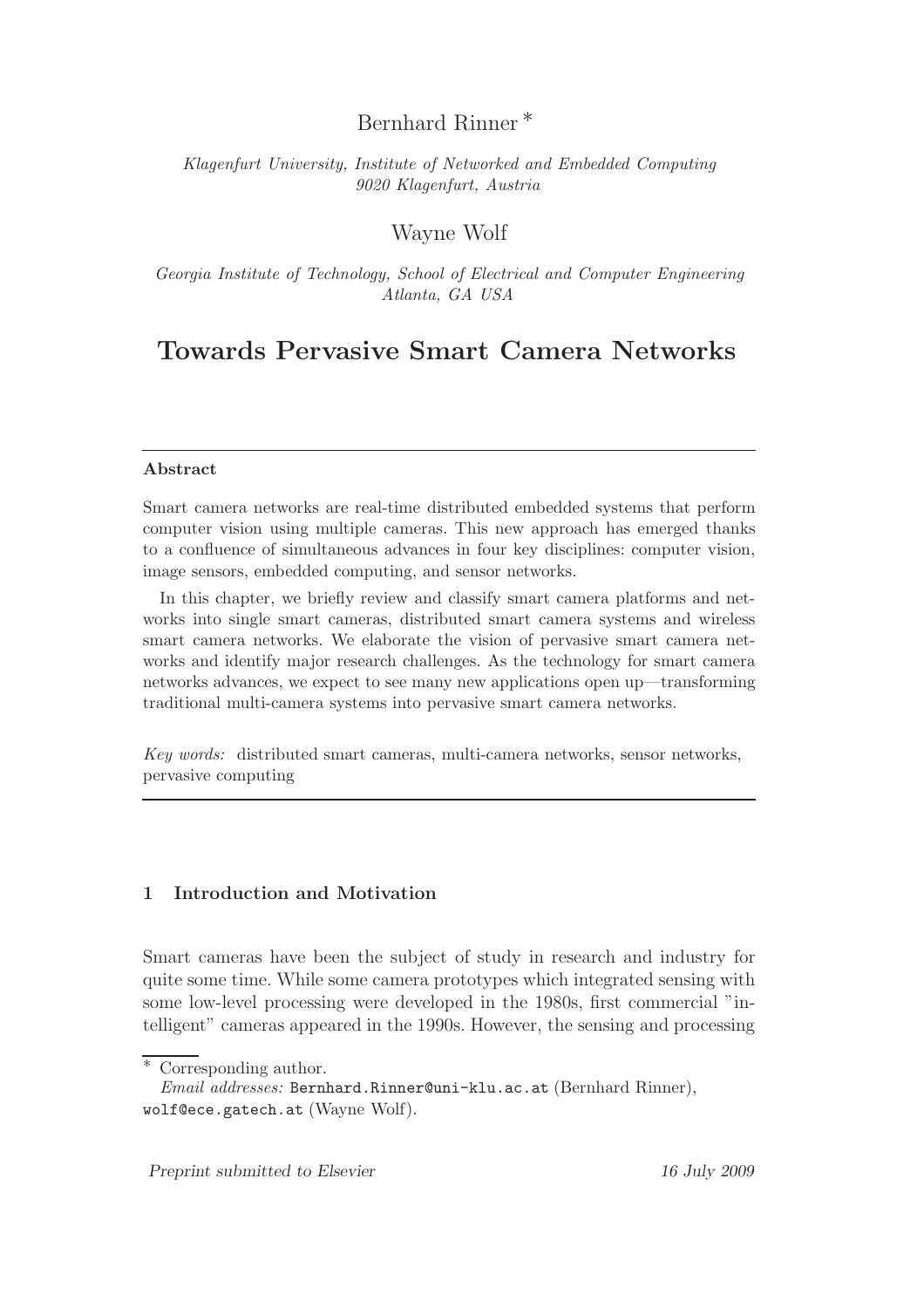capabilities were very limited on these cameras. In the meantime we have seen a dramatic progress in smart camera research and development (e.g., [\[1](#page-14-0)[,2,](#page-14-1)[3\]](#page-14-2)).

A number of technical factors are converging to cause us to totally rethink the nature of the camera. Distributed smart cameras embody some (but not all) of these trends, specifically: cameras are no longer boxes and cameras no longer take pictures. A smart camera's fundamental purpose is to analyze a scene and report items and activities of interest to the user. Although the camera may also capture an image to help the user interpret the data, the fundamental output of smart cameras is not an image. When we combine several smart cameras together to cover larger spaces and solve occlusion problems, we create a distributed camera. When we furthermore use distributed algorithms to perform smart camera operations, we create a distributed smart camera.

Law enforcement and security are the most obvious applications of distributed smart cameras. Large areas can be covered only by large numbers of cameras; analysis generally requires fusing information from several cameras. However, distributed smart cameras have many other uses as well, including machine vision, medicine and entertainment. All these applications require imagery from multiple cameras to be fused in order to interpret the scene. Because of the complex geometric relationships between subjects of interest, different sets of cameras may need to cooperate to analyze different subjects. Because of subject motion, the sets of cameras that must cooperate may change rapidly. Pulling all of the video from a large number of cameras to a central server is expensive and inherently unscalable. The combination of large numbers of nodes, fast response times, and constantly changing relationships between the cameras pushes us away from server-based architectures. Distributed computing algorithms provide a realistic approach to the creation of large distributed camera systems.

Distributed computing introduces several complications. However, we believe that the problems they solve are much more important than the challenges of designing and building a distributed video system. As in many other applications, distributed systems scale much more effectively than do centralized architectures.

- Processing all the data centrally poses several problems. Video cameras generate large quantities of data requiring high-performance networks for transmitting the video data in steady state.
- Moving video over the network also consumes large amounts of energy. In many systems, communication is 100 to 1000 times more expensive in energy than computation. We do not expect camera systems to be run from batteries for long intervals, but power consumption is a prime determinant of heat dissipation. Distributing larger amounts of power also requires more substantial power distribution networks, which increases the installation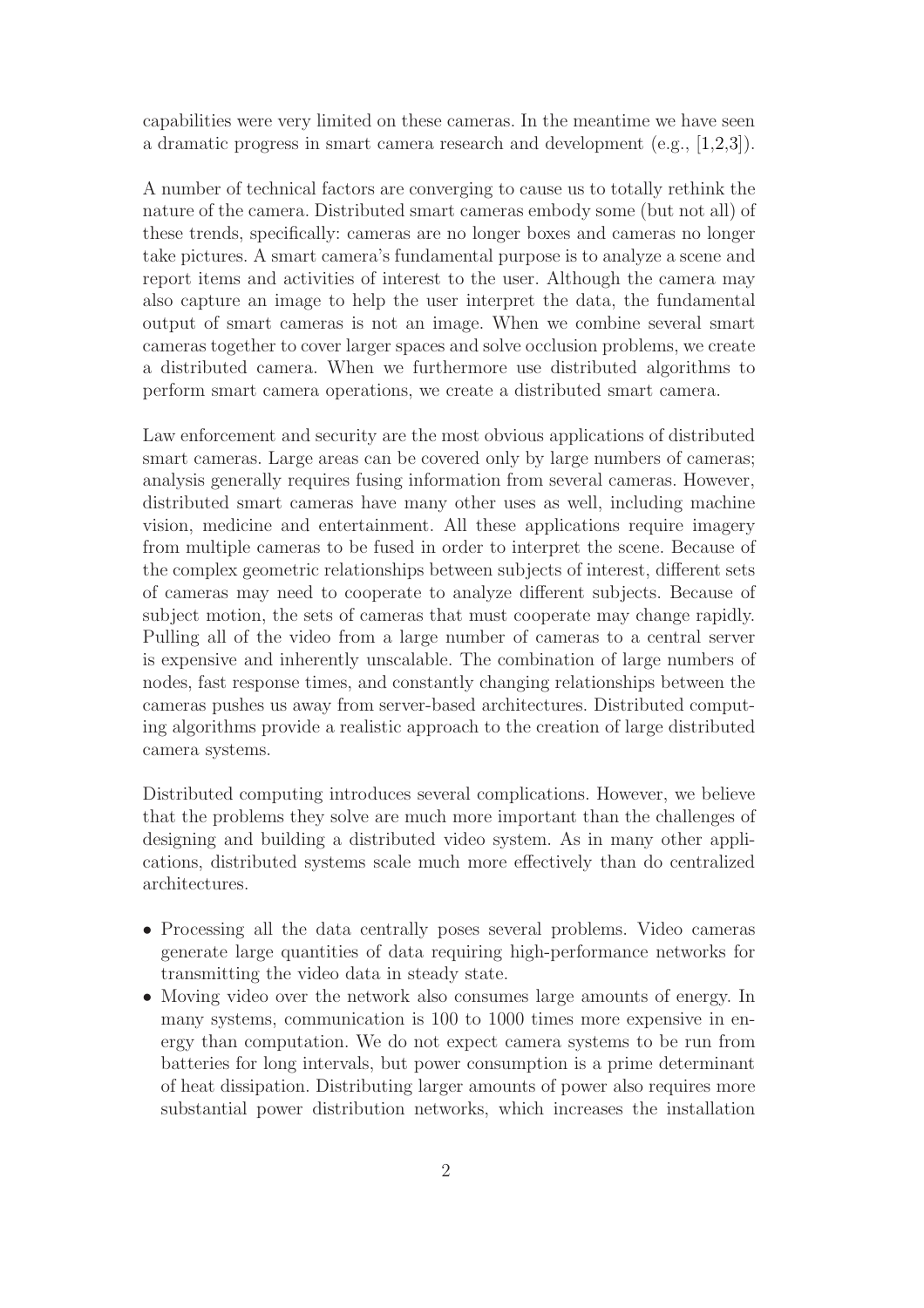cost of the system.

- Although data must be compared across several cameras to analyze video, not all pairs of cameras must communicate with each other. If we can manage the data transfer between processing nodes, we can make sure that data only goes to the necessary nodes. A partitioned network can protect physically distributed cameras so that the available bandwidth is used efficiently.
- Real-time and availability considerations also argue in favor of distributed computing. The round-trip delay to a server and back adds to the latency of making a decision, such as whether a given activity is of interest. Having available multiple points of computation enables reconfigurations in case of failure which increases the availability of the multi-camera system.

In the progress of smart cameras we can identify three major evolution paths. First, *single smart cameras* focus on the integration of sensing with embedded on-camera processing. The main goal here is to be able to perform various vision tasks on-board and deliver abstracted data from the observed scene. Second, *distributed smart cameras (DSC)* introduce distribution and collaboration to smart cameras resulting in a network of cameras with distributed sensing and processing. Thus, distributed smart cameras collaboratively solve tasks such as multi-camera surveillance and tracking by exchanging abstracted features. Finally, *pervasive smart cameras (PSC)* integrate adaptivity and autonomy to DSC. The ultimate vision of PSC is to provide a service-oriented network which is easy to deploy and operate, adapts to changes in the environment and provides various customized services to users.

The goal of this chapter is twofold. First, we briefly review and classify smart camera platforms and networks. Second, we elaborate the vision of pervasive smart camera networks and identify major research challenges towards this vision. The discussion of the research challenges is based on an exploration of trends in current smart camera systems.

The remainder of this chapter is organized as follows: Section [2](#page-2-0) starts with a brief overview of architectural issues of smart cameras and focuses then on reviewing the evolution of smart camera systems. In Section [3](#page-10-0) we identify current trends and speculate about future developments and applications. Section [4](#page-13-0) concludes this chapter with a brief discussion.

#### <span id="page-2-0"></span>**2 The Evolution of Smart Camera Systems**

Smart cameras are enabled by advances in VLSI technology and embedded system architecture. Modern embedded processors provide huge amounts of performance. However, smart cameras are not simply cost-reduced versions of arbitrarily-selected computer vision systems. Embedded computer vision re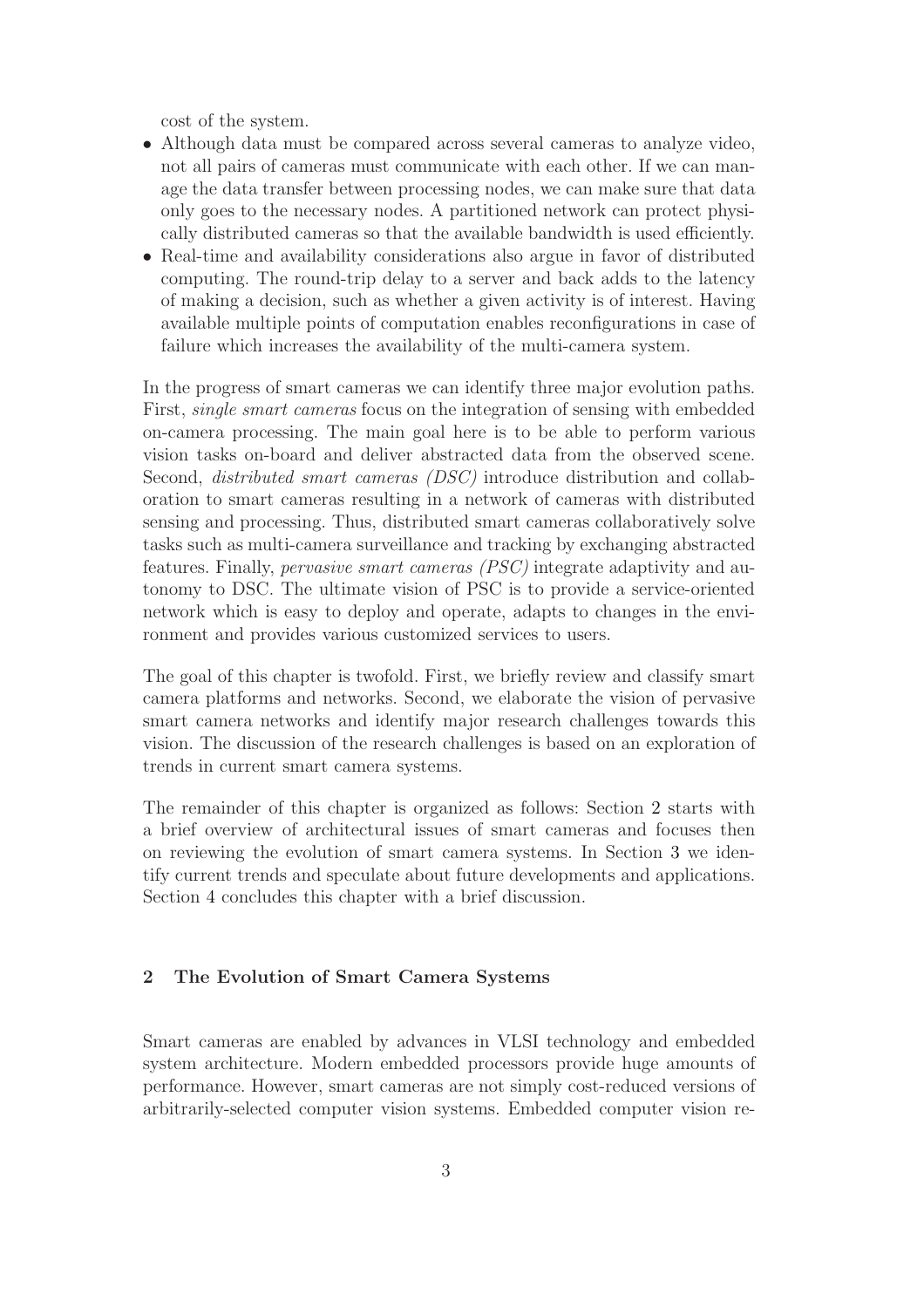quires distinct techniques from non-real-time computer vision because of the particular stresses that vision algorithms put on computer systems. Memory is a principal bottleneck of computer system performance because memory speed does not increase with Moores Law [\[4\]](#page-14-3). However, computer vision algorithms, much like video compression algorithms, use huge amounts of data and often with less frequent reuse. As a result, caches typically found in general-purpose computing systems may be less effective for vision applications. At the minimum, software must be carefully optimized to make best use of the cache; at worst, the memory system must be completely redesigned to provide adequate memory bandwidth [\[5\]](#page-14-4).

Beside memory capacity and memory bandwidth computing power is a crucial resource for embedded computer vision. The individual stages of the typical image processing pipeline raise different requirements on the processing elements. Low-level image processing such as color transformations and filtering operates on individual pixels in regular patterns. These low-level operations process the complete image data at the sensor's frame rate, but typically offer a high data parallelism. Thus, low-level image processing is often realized on dedicated hardware such as ASICs, FPGAs or specialized processors [\[6\]](#page-14-5). Highlevel image processing on the other hand operates on (few) features or objects which reduces the required data bandwidth but increases the complexity of the operations significantly. These complex processing tasks exhibit typically a data-dependent and irregular control flow. Thus, programmable processors are the prime choice for these tasks. Depending on the complexity of the image processing algorithms even multi-core or multi-processor platforms may be deployed [\[7,](#page-14-6)[8\]](#page-14-7).

#### *2.1 Single Smart Cameras*

The integration of image sensing and processing on single embedded platforms has been conducted for quite some time. However, research on single smart cameras has intensified over the last decade. Table [1](#page-4-0) presents an overview of selected single smart camera platforms.

Moorhead and Binnie [\[9\]](#page-14-8) presented one of the first fabricated CMOS implementations. Their SoC smart camera integrated edge detection into the image sensor. VISoc [\[10\]](#page-14-9) represents another smart camera-on-a-chip implementation featuring a 320 x 256 pixel CMOS sensor, a 32-bit RISC processor and a vision/neural coprocessor. Kleihorst et al. [\[16\]](#page-15-0) engaged in the development of a specialized processor for image processing with high performance and low power consumption. This processor features 320 processing elements allowing to process a single line of an image in CIF resolution in one cycle, or an image in VGA resolution in two cycles respectively.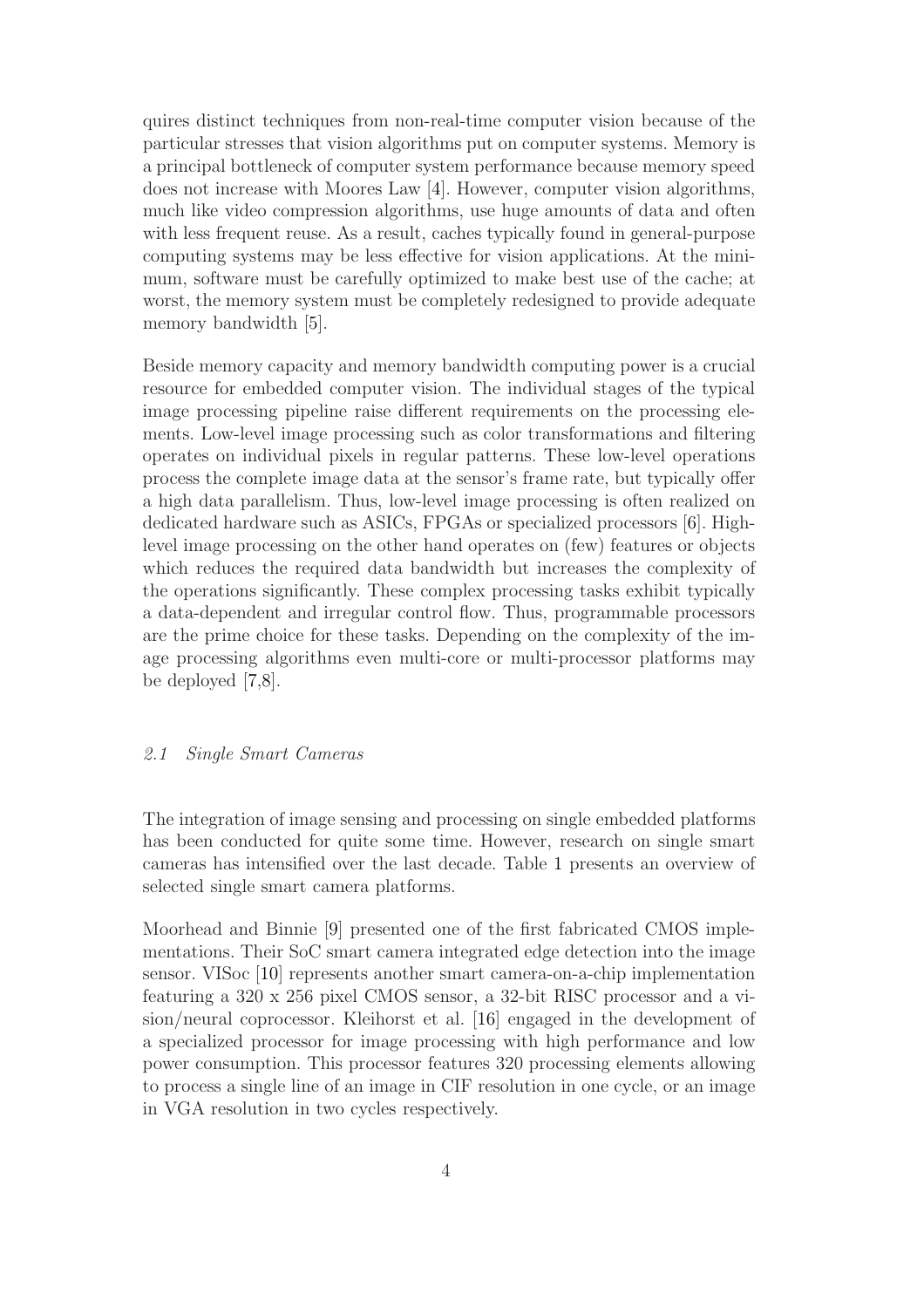|                                                                    | <b>Platform Capabilities</b>                                          | Application                                                      |                    |         |                                                    |
|--------------------------------------------------------------------|-----------------------------------------------------------------------|------------------------------------------------------------------|--------------------|---------|----------------------------------------------------|
| System                                                             | Sensor                                                                | <b>CPU</b>                                                       | Comm.              | Power   |                                                    |
| Moorhead and<br>Binnie [9]                                         | <b>CMOS</b>                                                           | custom<br>logic for on-<br>chip<br>edge<br>detection             | n/a                | mains   | low-level<br>$_{\rm edge}$<br>detec-<br>tion       |
| <b>VISoc</b><br>(Albani)[10]                                       | CMOS,<br>320x256                                                      | $32$ -bit RICS<br>and<br>$\rm{vi}$ -<br>sion/neural<br>processor | n/a                | battery | low-level<br>$_{\rm edge}$<br>detec-<br>tion       |
| Wolf $[11]$                                                        | Hi8 Cam-<br>corder,<br><b>NTSC</b>                                    | PC<br>with<br>TriMedia<br>TM-1300<br>boards                      | n/a                | mains   | gesture<br>recognition                             |
| <b>Single Smart-</b><br>Cam<br>$(Bram-$<br>berger, Rinner)<br>[12] | color,<br><b>VGA</b>                                                  | <b>DSP</b>                                                       | n/a                | mains   | adaptive<br>background<br>substraction             |
| TRICAM <sup>[13]</sup>                                             | video<br>in<br>(no)<br>sensor)                                        | <b>DSP</b><br>and<br>FPGA,<br>128MB<br><b>RAM</b>                | Ethernet           | mains   | Viola-Jones<br>object detec-<br>tion               |
| Bauer $[14]$                                                       | neuro-<br>morphic<br>sensor<br>$(64\times64)$                         | Blackfin<br><b>DSP</b>                                           | n/a                | mains   | vehicle<br>detection<br>and<br>speed<br>estimation |
| Dias and Berry<br>[15]                                             | $2048 \times 2048$ ,<br>gyroscope<br>and<br>$AC-$<br>celerome-<br>ter | Altera<br>Stratix<br><b>FPGA</b>                                 | Firewire<br>(1394) | mains   | template-<br>based object<br>tracking              |

## Table 1

<span id="page-4-0"></span>Classification of single smart camera systems.

Wolf et al. [\[11\]](#page-15-1) developed a first generation smart camera prototype for realtime gesture recognition. For the implementation they equipped a standard PC with additional PCI-boards featuring a TriMedia TM-1300 VLIW processor. A Hi8 video camera is connected to each PCI-board for image acquisition.

A completely embedded version of a smart camera was introduced by Bramberger et al. [\[12\]](#page-15-2). Their first prototype was based on a single DSP COTSsystem (TMS320C64xx processor from Texas Instruments) equipped with 1 MB on-chip memory and 256 MB external memory. A CMOS image sensor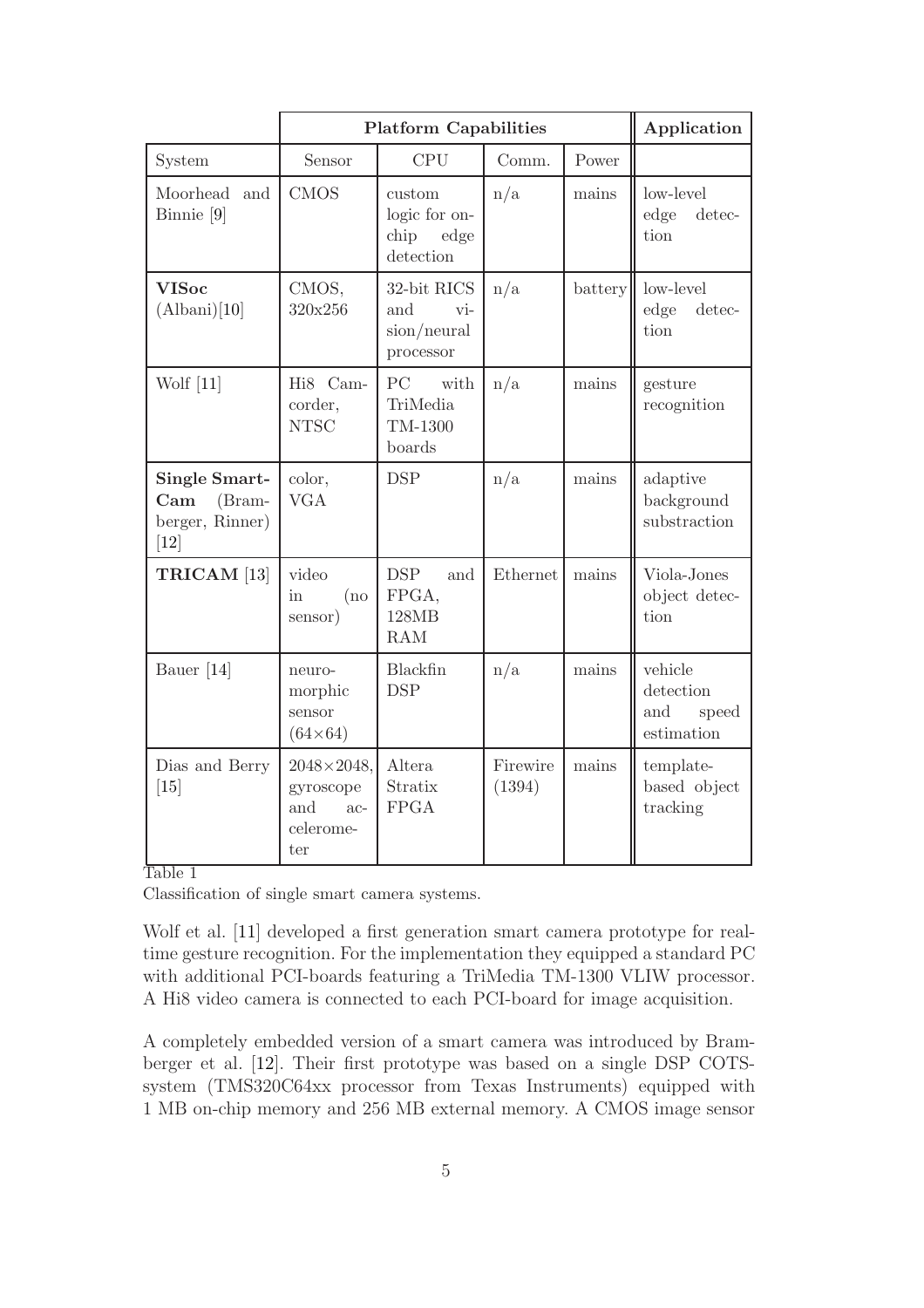is directly connected to the DSP via the memory interface. Communication and configuration are realized over a wired Ethernet connection.

Arth et al. [\[13\]](#page-15-3) presented the TRICam—a smart camera prototype based on a single DSP from Texas Instruments. Analog video input (either PAL or NTSC) is captured by dedicated hardware, and a FPGA is used for buffering the scanlines between video input and DSP. The TRICam is equipped 1 MB on-chip and 16 MB external memory.

Bauer et al. [\[14\]](#page-15-4) presented a DSP-based smart camera realizing a neuromorphic vision sensor. This smart sensor delivers only information about intensity changes with precise timing information which is then processed to identify moving objects and estimate their speed.

Dias et al. [\[15\]](#page-15-5) described a generic FPGA-based smart camera. The FPGA is used to implement several standard modules (e.g., interface to the image sensor, memory interface, Firewire interface) along with a programmable control module and a flexible number of processing elements. The processing elements can be interconnected arbitrarily according to the algorithm's data-flow.

#### *2.2 Distributed Smart Cameras*

Distributed smart cameras not only distribute sensing but also processing. However, the degree of distribution may vary substantially. On the one hand, smart cameras can serve as processing nodes that perform some fixed preprocessing but still delivering data to a central server. On the other hand, processing may be organized in a completely decentralized fashion where the smart cameras organize themselves and collaborate in a dynamic manner.

Implementing and deploying distributed smart cameras with decentralized coordination pose several new research challenges. Multiple threads of processing may take place on different processing nodes in parallel. This requires a distribution of data and control in the smart camera network. The required control mechanisms are implemented by means of dedicated protocols.

In [\[17](#page-15-6)[,18\]](#page-15-7) we have already discussed that a substantial system-level software or middleware would greatly enhance application development. Such a middleware has to integrate the camera's image processing capabilities and provide a transparent inter-camera networking mechanism. In [\[19\]](#page-15-8) we propose to use agents as top-level abstraction for the distribution of control and data. A distributed application comprises several mobile agents, whereas agents represent image processing tasks within the system. Combining agents with a mobility property allows to move the image processing tasks between cameras as needed. To demonstrate the feasibility of this agent-oriented approach,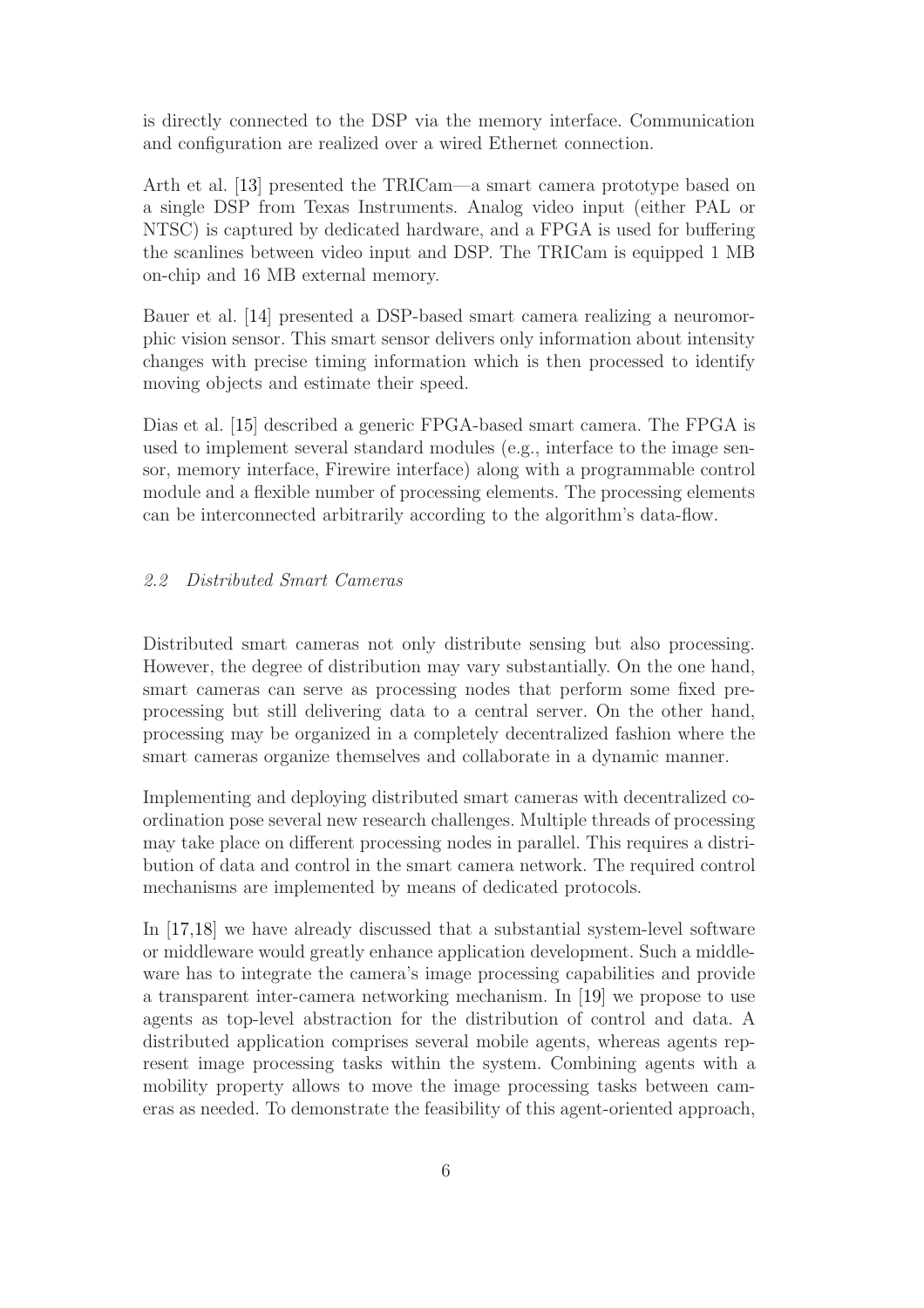we have implemented an autonomous and fully decentralized multi-camera tracking method [\[20\]](#page-15-9).

Patricio et al. [\[21\]](#page-15-10) also use the agent-oriented paradigm. But in their approach, the agent manages a single camera, and an internal state representing beliefs, desires and intentions. Collaboration of cameras hence corresponds to collaboration of agents, i.e., an agent can inform its neighbor about an object expected to appear or ask other agents whether they currently track the same object.

Fleck et al. [\[22\]](#page-15-11) demonstrate a multi-camera tracking implementation where camera coordination and object hand-off between cameras is organized centrally. Each camera uses a particle-filter based tracking algorithm to track the individual objects within a single camera's field of view. The camera nodes report the tracking results along with the object description to the central server node.

Norouznezhad et al. [\[23\]](#page-16-0) present an FPGA-based smart camera platform which is developed for large multi-camera surveillance applications. The most distinctive features compared to the other platforms is the large CMOS image sensor  $(2592 \times 1944)$  and the GigE vision interface. The processing unit is partitioned into pixel-based processing and ROI processing which can be executed in parallel.

#### *2.3 Smart Cameras in Sensor Networks*

Wireless sensor networks are receiving a lot of attention in the scientific community [\[25\]](#page-16-1). While many networks are focused on processing scalar sensor values such as temperature or light measurements, there are some networks focusing on visual sensors. Since a core feature of sensor networks is that they are designed to run on battery power, one of the main challenges is to find a reasonable tradeoff between computing power, memory resources, communication capabilities, system size and power consumption.

The Meerkats sensor nodes [\[31\]](#page-16-2) use an Intel Stargate mote equipped with a 400 MHz StrongARM processor, 64 MB SDRAM and 32 MB Flash. Wireless communication is realized with a 802.11b standard PCMCIA card. A consumer USB webcam serves as imager (640×480 pixels). The sensor nodes are operated by an embedded Linux system. A focus of this work is to evaluate the power consumption of different tasks such as flash memory access, image acquisition, wireless communication and data processing. In [\[30\]](#page-16-3), further details on deploying Meerkats in a multi-node setup are given. For detection of moving objects, image data is analyzed locally on the cameras. Nodes collaborate for handover using a master-slave mechanism. Compressed image data is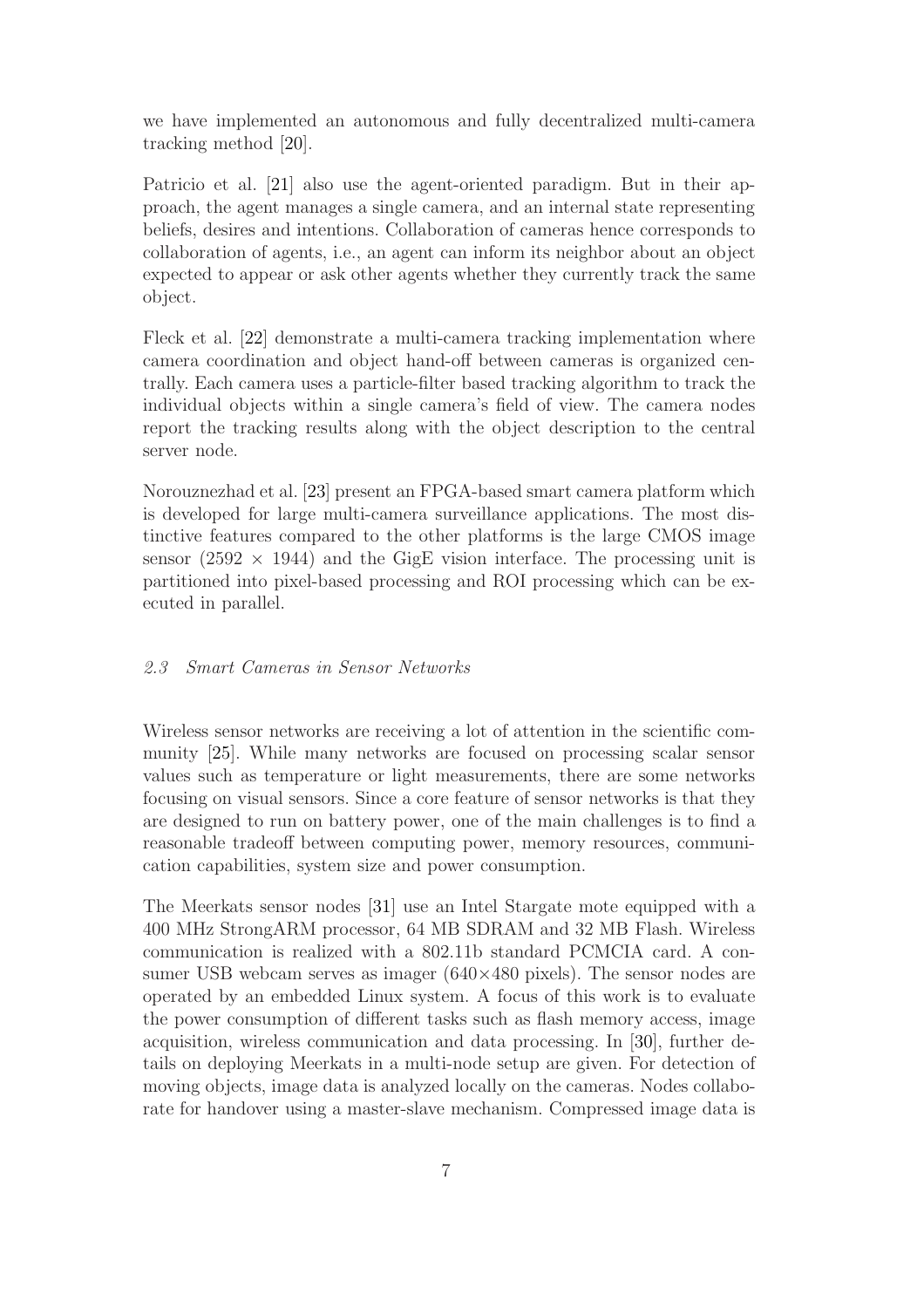|                                                                               | <b>Platform Capabilities</b>            | Application                                                                |                                     |       |                                                                     |
|-------------------------------------------------------------------------------|-----------------------------------------|----------------------------------------------------------------------------|-------------------------------------|-------|---------------------------------------------------------------------|
| System                                                                        | Sensor                                  | <b>CPU</b>                                                                 | Comm.                               | Power |                                                                     |
| <b>Distributed</b><br>SmartCam<br>(Bramberger,<br>Quaritsch,<br>$Rinner)$ [8] | <b>VGA</b>                              | <b>ARM</b><br>and<br>multiple<br>DSPs                                      | 100Mbps<br>Ethernet,<br><b>GPRS</b> | mains | local<br>image<br>analysis;<br>cooperative<br>tracking              |
| <b>BlueLYNX</b><br>(Fleck) [22]                                               | <b>VGA</b>                              | PowerPC,<br>64MB<br><b>RAM</b>                                             | Fast Eth-<br>ernet                  | mains | local<br>image<br>preprocess-<br>central<br>ing;<br>reasoning       |
| $G$ esture $Cam$<br>$(Shi)$ [24]                                              | CMOS,<br>320x240<br>(max.<br>1280x1024) | Xilinx<br>Virtex-II<br>FPGA;<br>custom<br>logic<br>plus<br>PowerPC<br>core | Fast Eth-<br>ernet                  | mains | local<br>image<br>analysis;<br>no<br>collaboration                  |
| <b>NICTA</b><br>smart camera<br>(Norouznezhad)<br>$\left[ 23\right]$          | <b>CMOS</b><br>2592x1944                | Xilinx<br>XC3S5000<br>FPGA;<br>microBlaze<br>core                          | $\rm{GigE}$<br>vision<br>interface  | mains | local<br>image<br>analysis;<br>$\operatorname{no}$<br>collaboration |

## Table 2

Classification of distributed smart camera systems.

transmitted to a central sink. Feng et al. [\[35\]](#page-17-0) presented the Panoptes—a very similar system which is also based on Stargate motes and USB webcams.

Another representative of a smart camera for sensor networks is the Cyclops camera by Rahimi et al. [\[28\]](#page-16-5). This node is equipped with a low-performance ATmega128 8-bit RISC microcontroller operating at 7.3 MHz, 4 kB on-chip SRAM and 60 kB of external RAM. The CMOS sensor can deliver 24 bit RGB images at CIF resolution  $(352\times288)$ . The Cyclops platform does not provide on-board networking facilities but it can be attached to a MicaZ mote. Medeiros and Park [\[29\]](#page-16-6) use a network of Cyclops cameras to implement a protocol supporting dynamic clustering and cluster head election. They demonstrate their system in the context of an object tracking application.

The MeshEye sensor node by Hengstler et al. [\[32\]](#page-16-7) combines multiple vision sensors on a single node. The platform is equipped with two low resolution image sensors and one VGA color image sensor. One of the low resolution sensors is used to constantly monitor the field of view of the camera. Once an object has been detected, the second low resolution sensor is activated and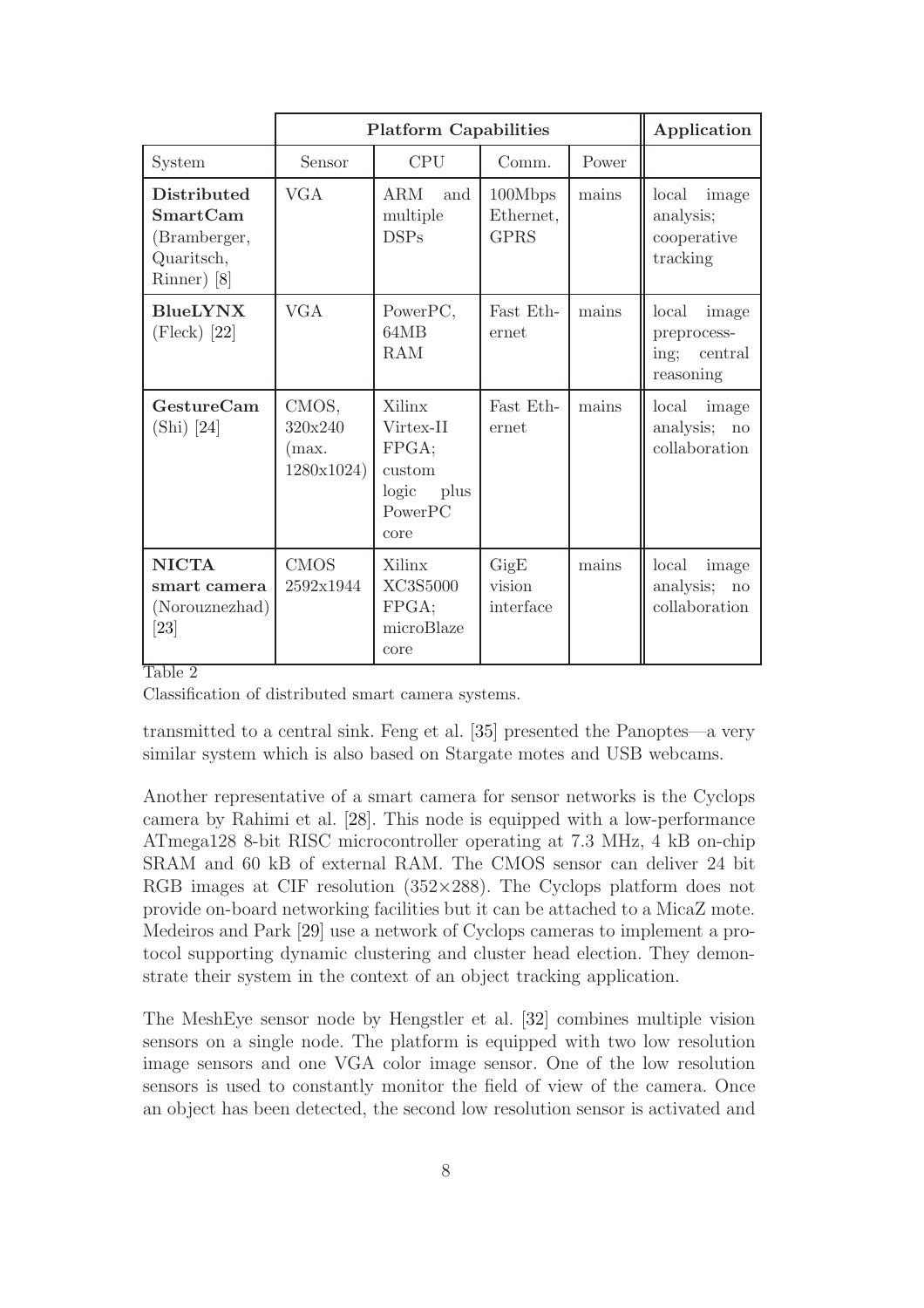|                                          | <b>Platform Capabilities</b>                                                                  | Application                      |                                                             |                            |                                                                                                                             |
|------------------------------------------|-----------------------------------------------------------------------------------------------|----------------------------------|-------------------------------------------------------------|----------------------------|-----------------------------------------------------------------------------------------------------------------------------|
| System                                   | Sensor                                                                                        | CPU                              | Comm.                                                       | Power                      |                                                                                                                             |
| 3<br><b>CMU</b> cam<br>$(Rowe)$ [26]     | color<br>CMOS,<br>$352\times288$                                                              | ARM7<br>at 60 MHz                | none<br>onboard<br>(802.15.4)<br>via<br>FireFly<br>mote)    | battery                    | local<br>image<br>analysis;<br>inter-node<br>collaboration<br>$[27]$                                                        |
| Cyclops<br>$(Rahimi)$ [28]               | color<br>CMOS,<br>$352\times288$                                                              | ATmega128<br>at $7.3$ MHz        | none<br>onboard<br>(802.15.4)<br>Mi-<br>via<br>caZ<br>mote) | battery                    | collaborative<br>object track-<br>ing $[29]$                                                                                |
| Meerkats<br>$(Margi)$ [30]               | webcam,<br>$640\times480$                                                                     | StrongARM<br>at 400 MHz          | 802.11b                                                     | battery                    | local<br>image<br>analysis; col-<br>object<br>lab.<br>tracking;<br>image trans-<br>mission<br>to<br>central<br>sink<br>[31] |
| MeshEye<br>(Hengstler)<br>[32]           | $2\times$<br>low<br>resolution<br>sensor,<br>$1 \times$ VGA<br>color<br><b>CMOS</b><br>sensor | ARM7<br>at 55 MHz                | 802.15.4                                                    | battery                    | unknown                                                                                                                     |
| WiCa<br>(Kleihorst)<br>$\lceil 7 \rceil$ | $2 \times \quad \text{color}$<br><b>CMOS</b><br>sensor,<br>$640\times480$                     | Xetal<br>$3\mathrm{D}$<br>(SIMD) | 802.15.4                                                    | battery                    | $_{\rm local}$<br>pro-<br>cessing;<br>collab.<br>rea-<br>soning [33]                                                        |
| <b>CITRIC</b><br>$(Chen)$ [34]           | OV9655<br>color<br><b>CMOS</b><br>sensor,<br>$1280{\times}1024$                               | XScale<br><b>PXA270</b>          | 802.15.4                                                    | battery<br>(428)<br>970mW) | compression,<br>tracking,<br>localization                                                                                   |

Table 3

Classification of wireless smart camera systems.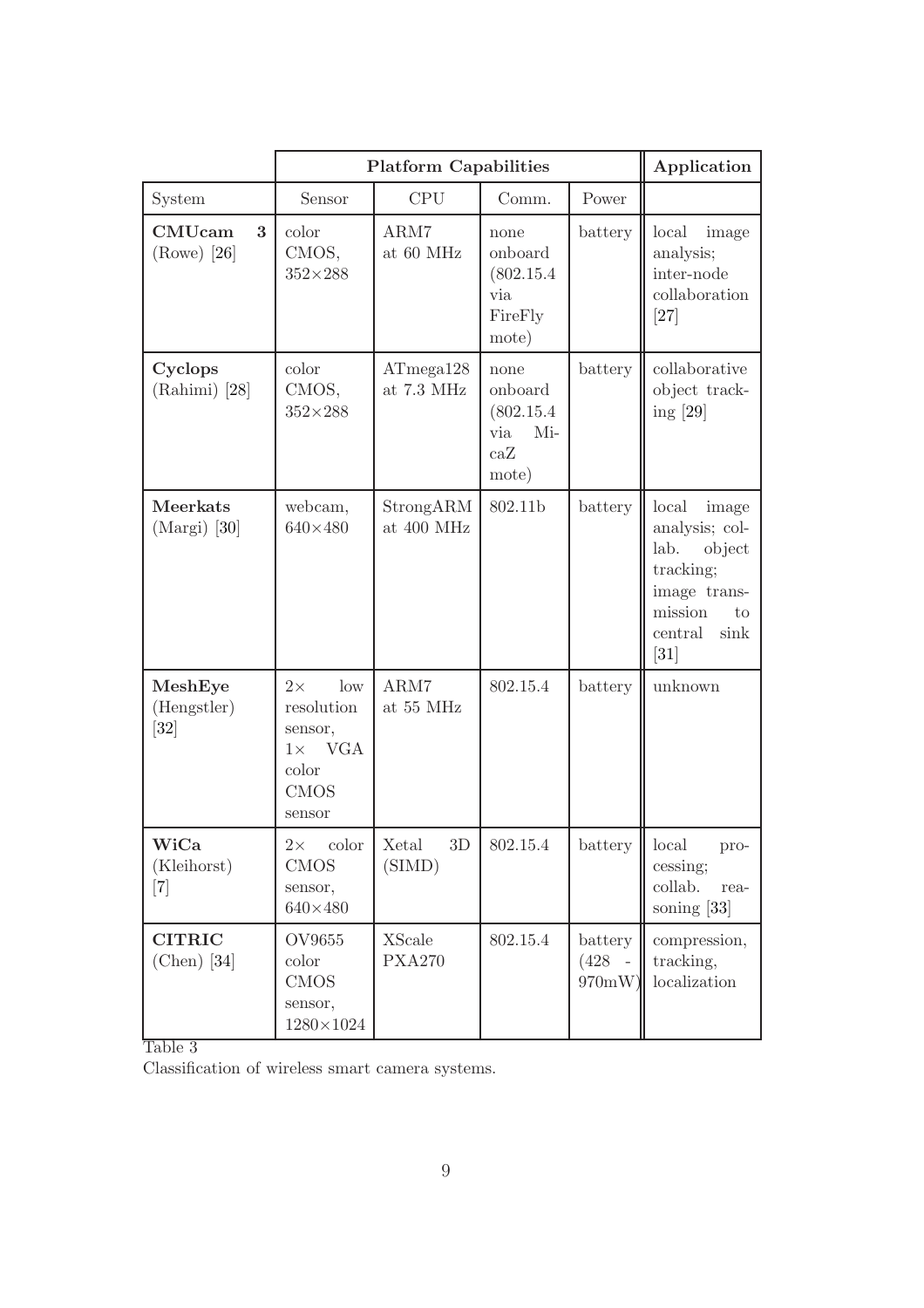the location of the detected object is estimated using simple stereo vision. The estimated object's region of interest is then captured by the high resolution sensor. The main advantage of this approach is that the power consumption can be kept at a minimum as long as there are no objects in the field of view of the system. The processing is done on an ARM7 microcontroller running at 55 MHz. The MeshEye is equipped with 64 kB of RAM and 256 kB flash memory. An 802.15.4 chip provides wireless networking capabilities.

The WiCa wireless camera by Kleihorst et al. [\[7\]](#page-14-6) is equipped with the SIMD processor IC3D operating at 80 MHz. This processor features 320 RISC processing units operating concurrently on the image data stored in line memory. In addition to the line memory, the platform also provides access to external DPRAM. For general purpose computations and communication tasks, the WiCa is equipped with an 8051 microcontroller. The WiCa can be extended with an  $802.15.4$  based networking interface used for inter-node communication. The WiCa platform has been designed with respect to low-power applications and hence could be operated on batteries. Distributed processing between four WiCas has been demonstrated in a gesture recognition system [\[33\]](#page-16-10).

The CMUcam 3 is the latest version of an embedded computer vision platform developed by Rowe et al. [\[26\]](#page-16-8). It consists of a color CMOS sensor capable of delivering 50 frames per second at a resolution of  $352\times288$  pixels. Image data is stored in a FIFO and processed by an ARM7 microcontroller operating at 60 MHz. The CMUcam 3 is equipped with 64 kB RAM and 128 kB flash memory. It comes with a software layer implementing various vision algorithms such as color tracking, frame differencing, convolution or image compression. Networking capabilities can be achieved by attaching an external mote via a serial communication channel, e.g., by combining it with FireFly motes [\[27\]](#page-16-9). This FireFly Mosaic relies on tight time synchronization for multi-camera cooperation. The nodes are statically deployed in the context of home activity monitoring.

The CITRIC mote [\[34\]](#page-17-1) is a wireless camera hardware platform with a SXGA OmniVision CMOS sensor, an XScale processor, 64 MB RAM and 16 MB flash memory. Wireless communication using IEEE 802.15.4 is achieved by connecting the CITRIC board to a Tmote Sky board. The CITRIC platform is similar to the prototype platform used by [\[36\]](#page-17-2), which consists of an iMote2 connected to a custom-built camera sensor board. The CITRIC platform has been demonstrated in image compression, single traget tracking via background subtraction and camera localization using multi-target tracking [\[34\]](#page-17-1).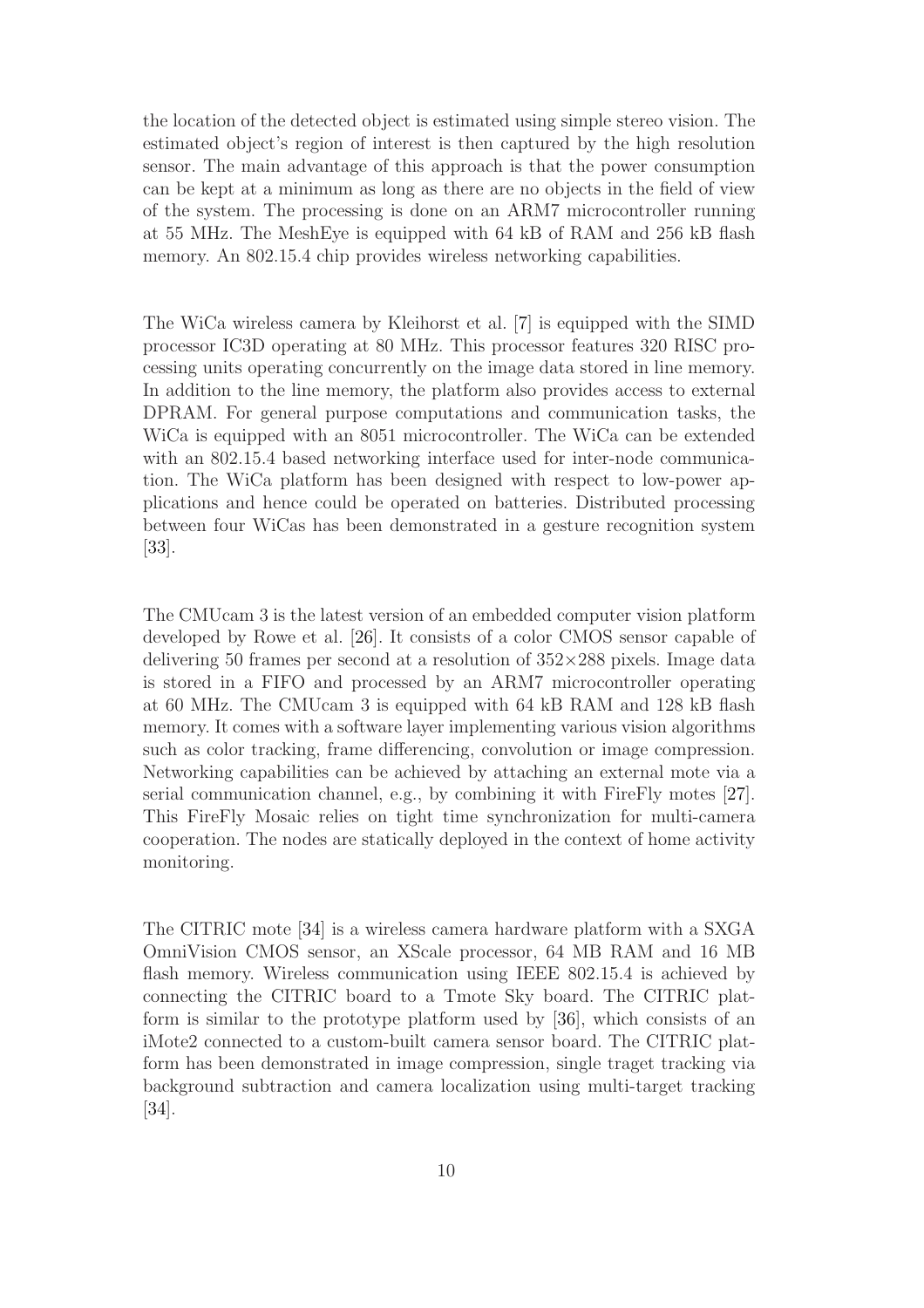## <span id="page-10-0"></span>**3 Future and Challenges**

Distributed smart camera networks can be used in a variety of applications. The different constraints imposed by these applications and their associated platforms require somewhat different algorithms:

- Best results are obtained for tracking when several cameras share overlapping fields of view. In this case, the cameras can compare the tracks they generate to improve the accuracy of the overall track generated by the network.
- When covering large areas, we may not be able to afford to install enough cameras to provide overlapping fields of view. Tracking must then estimate the likelihood that a person seen in one view is the same person seen by a different camera at a later time.
- Not all cameras may be alike. We may, for example, use low-power, lowresolution cameras to monitor a scene and wake up more capable cameras when activity warrants. We may also use cameras in different spectral bands, such as infrared.
- Some cameras may move, which causes challenges for both calibration and background elimination. A moving camera may be part of a cell phone that captures opportunistic images; the camera may also be mounted on a vehicle.

#### *3.1 Distributed Algorithms*

Distributed algorithms have a number of advantages and are a practical necessity in many applications. Centralized algorithms create bottlenecks that limit the scalability of systems. Distributed algorithms can also, when properly designed, provide some degree of fault tolerance.

Two styles of distributed algorithms have been used in distributed smart cameras: consensus algorithms compare information between nodes to improve estimates; coordination algorithms hand off control between nodes. Consensus and coordination algorithms use different styles of programming and have distinct advantages.

Consensus algorithms are typically thought of as message-passing systems. An example of a coordination algorithm for distributed smart cameras is the calibration algorithm of Radke et al. [\[37\]](#page-17-3). This algorithm determines the external calibration parameters (camera position) of a set of cameras with overlapping fields of view by finding correspondences between features extracted from the scenes viewed by each of the cameras. It is formulated as a message-passing system in which each message includes a node's estimate of the position.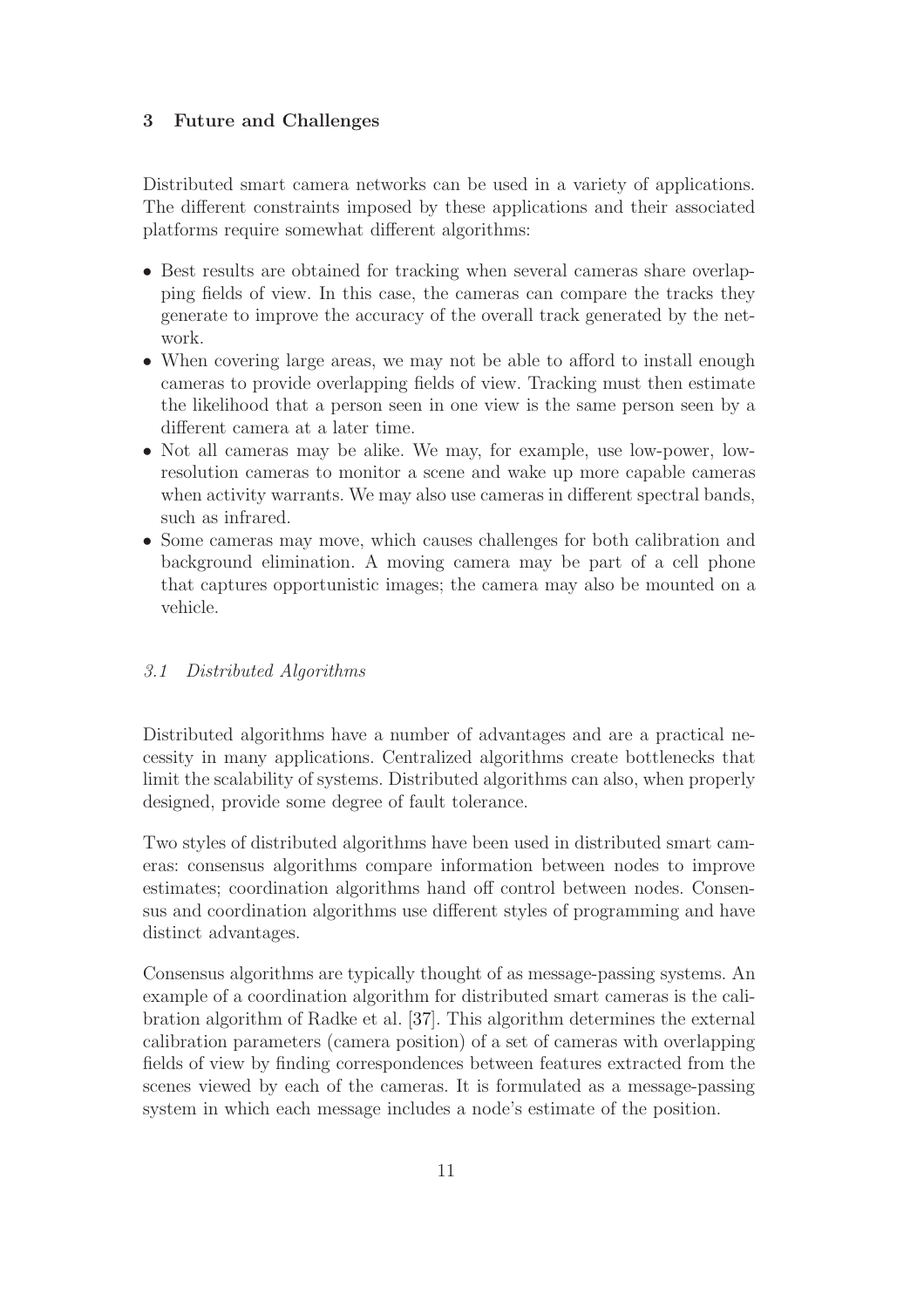Consensus algorithms are well-suited to estimation problems, such as the determination of position. Many algorithms showed that matrix algorithms can be formulated as message-passing systems. An important characteristic of consensus algorithms is loose termination criteria. Distributed systems may not provide reliable transmission of messages. As a result, termination should not rely on strict coordination of messages into iterations.

Coordination algorithms can be viewed as token-passing systems. A token represents the locus of control for processing. They are well-suited to problems like tracking, in which the identity of a subject must be maintained over an extended period. These algorithms can be thought of as protocols—each node maintains its own internal state and exchanges signals with other nodes to affect both its own state and the state of other nodes.

Coordination algorithms date back to the early days of distributed smart cameras. The VSAM system [\[38\]](#page-17-4) handed off tracking from camera to camera. More recently, the gesture recognition system of Lin et al. [\[39\]](#page-17-5) uses a token to represent the identity of the subject whose gestures are being recognized. Some low-level feature extraction is always performed locally but the final phases of gesture recognition may move from node to node as the subject moves and features from several cameras need to be fused. A protocol manages the transfer of the token between nodes; the protocol must ensure that tokens are neither duplicated nor lost. The tracking system of Velipasalar et al. [\[40\]](#page-17-6) also uses a protocol to trade information about targets. Each node runs its own tracker for each target in its field of view. A protocol periodically exchanges information between nodes about the position of each target. This system is considered a coordination algorithm rather than a consensus algorithm because only one round of information exchange is performed at each period.

Of course, tracking includes both maintenance of identity (coordination) and position of estimation (consensus). More work needs to be done to combine these two approaches into a unified algorithmic framework.

#### *3.2 Dynamic and Heterogeneous Network Architectures*

Dynamic and heterogeneous camera networks provide some advantages over static architectures. They can be better adapted to the requirements of the applications and—even more important—are able to react to changes in the environment during operation.

Such a heterogeneous architecture can be comprised of cameras with different capabilities concerning sensing, processing and communication. We can choose the mode the camera operates and hence determine the configuration of the overall camera network. By that we can set the network into a configuration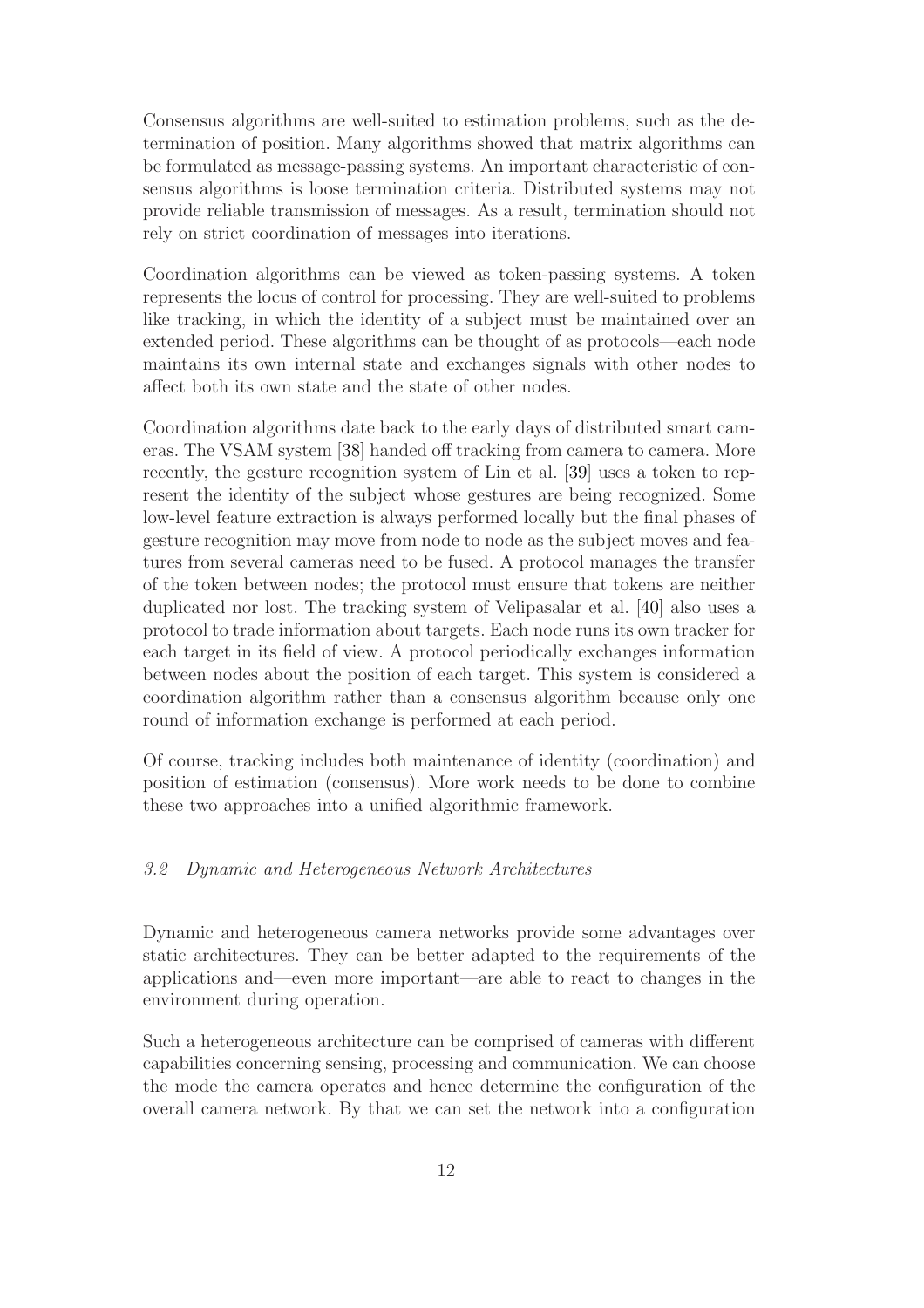which best fits the current requirements. There are many optimization criteria possible—energy, response time, communication bandwidth are just a few examples. The optimization goal we want to achieve clearly depends on the application.

Dynamic and heterogeneous architectures are not special to camera networks. These principles are well known for example in sensor networks or communication networks. One such example are multi-radio networks which combine low and high performance radios to adapt bandwidth, energy consumption and connectivity over time. The system of Stathopoulos et al. [\[41\]](#page-17-7) uses dual radio platforms to implement a protocol to selectively enable high-bandwidth nodes to form end-to-end communication paths. For their work they use a lowbandwidth network that is always on for control and management purposes as well as for transmission of low-bandwidth data. High-bandwidth radios are only enabled when fast response times or large data volumes have to be transferred. Lymberopoulos et al. [\[42\]](#page-17-8) evaluate the energy efficiency of multi-radio platforms. They compare a 802.15.4 radio providing a data rate of 250 kbps with an 802.11b radio providing a data rate of up to 11 Mbps. They also consider the different startup times of the two radios in their energy evaluation.

A moving camera not only poses challenges for calibration and background elimination. A freely moving camera connected by some wireless links can also change the topology of the overall network. Communication links to some nodes may drop; new links to other nodes may need to be established. This is closely related to mobile ad-hoc networks (MANET) [\[43\]](#page-17-9) which mainly deals with the self-configuration of the dynamic network.

#### *3.3 Privacy and Security*

When deploying camera networks in end-user environments such as private homes or public places, the awareness of privacy, confidentiality and general security issues is rising [\[44\]](#page-17-10). By being able to perform onboard image analysis and hence to avoid transferring raw data, smart cameras have great potential for increasing privacy and security. Boult et al. [\[45\]](#page-17-11) and Fleck et al. [\[46\]](#page-18-0), among others, have explored smart cameras in privacy-sensitive applications by omitting the transfer of images of some parts of the observed scene.

Serpanos et al. [\[47\]](#page-18-1) identified the most important security issues of smart camera networks and classified the major security requirements at the node level and the network level. Although security issues of distributed smart cameras are analogous to networked embedded systems and sensor networks, emphasis should be given to special requirements of smart camera networks, including privacy and continuous realtime operation. To guarantee data authenticity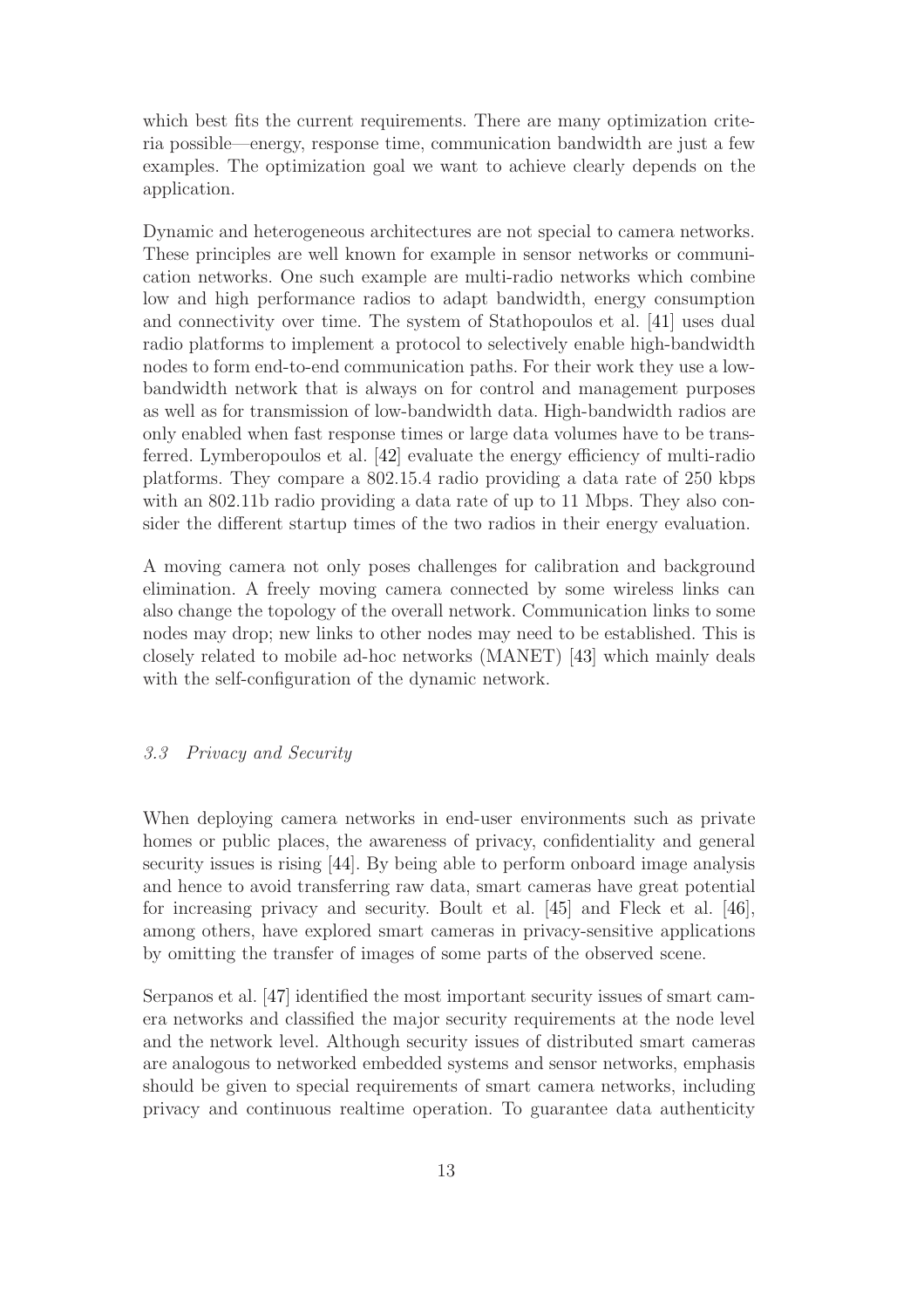and protect sensitive and private information, a wide range of mechanisms and protocols should be included in the design of smart camera networks.

#### *3.4 Service Orientation and User Interaction*

Besides all technological considerations and challenges, one of the major aspects is easily forgotten: smart camera systems should be designed for users. This is even more important for future camera networks—some of which are targeted at consumer applications. For these applications, service orientation, robustness and and ease of use are important factors for user acceptance.

A main challenge is still identifying and demonstrating multi-camera applications which are really useful and desirable for users. Aside from obvious surveillance scenarios, applications that are frequently mentioned are personal health and elderly care where the environment is monitored for unusual events such as a falling person [\[48\]](#page-18-2). Smart homes are another related scenario where pervasive smart camera networks could be employed to simplify the life of the residents. Services for smart homes include an adaptation of the environment (e.g., lighting or air conditioning) based on the detection of the presence of persons. The automatic detection of gestures and activities by the smart camera network supports a more active user interaction. Much progress has been achieved in that field in recent years (e.g., [\[49\]](#page-18-3)), however a lot of research is still required until human gesture and activity recognition can be applied in real-world settings.

Regardless of the actual application scenario, a big challenges is to develop multi-camera systems that can be deployed, set up and operated by customers with little or no technical knowledge.

### <span id="page-13-0"></span>**4 Conclusion**

Smart camera networks have emerged thanks to the simultaneous advances in four key disciplines: computer vision, image sensors, embedded computing, and sensor networks. The convergence of these technical factors stimulates a revolution in the way we use cameras. Image sensors will become ubiquitous and fade into the everyday environment. Their onboard processing and communication facilities foster collaboration among cameras and distributed data analysis.

Considering the recent advances of smart cameras in research and industrial practice, we can identify several trends: First, camera networks currently un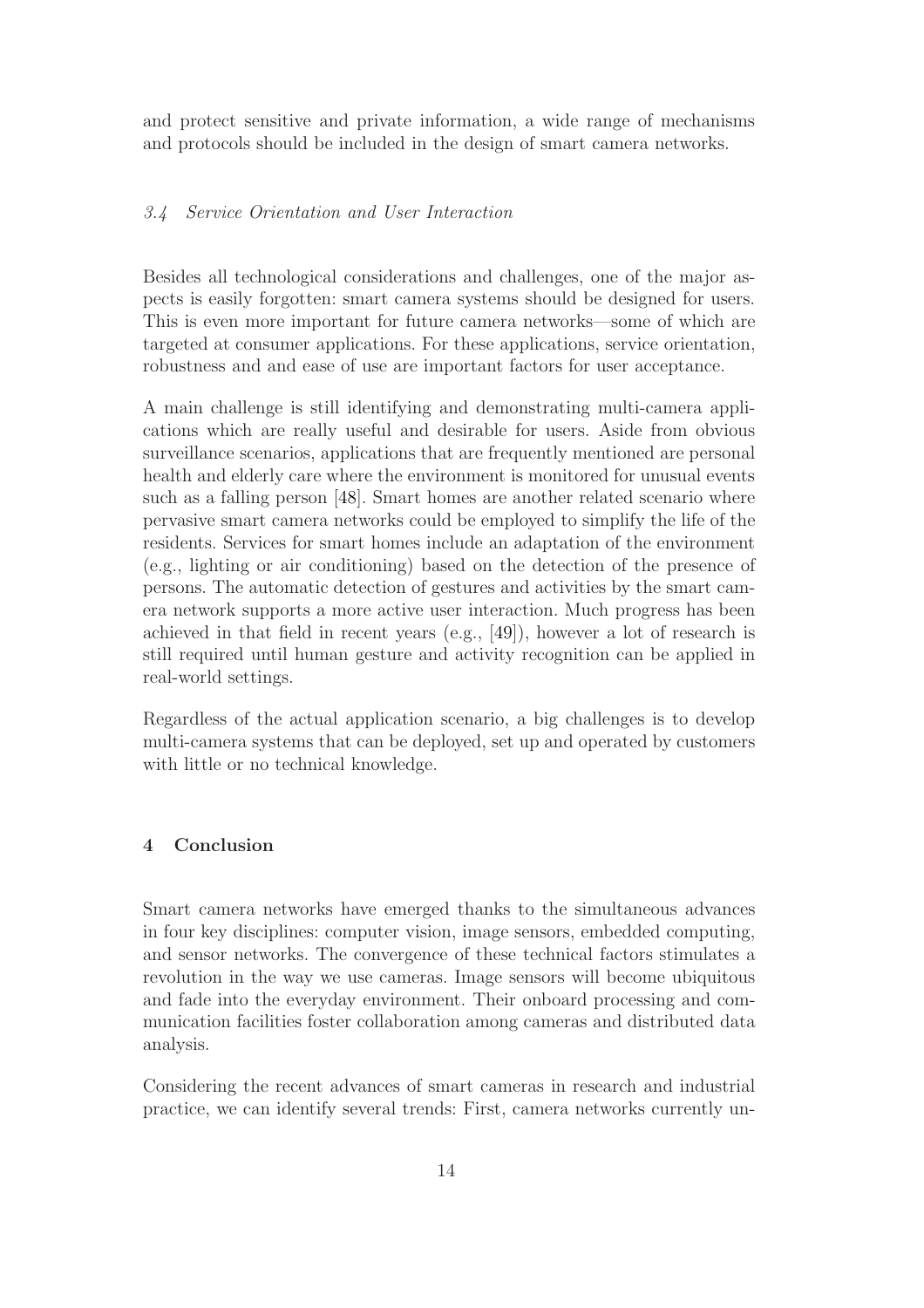dergo a transition form static to dynamic and adaptive networks. Second, as the cost of single cameras and the required network infrastructure drops we will see an increase in the size of the camera networks. Finally, we expect to see researchers start to integrate different sensors—audio, seismic, thermal, etc. into distributed smart sensor networks. By fusing data from multiple sensors, the smart camera exploits the distinct characteristics of the individual sensors resulting in an enhanced overall output. All these advances will stimulate the development of many new applications—transforming traditional multicamera systems into pervasive smart camera networks.

#### <span id="page-14-0"></span>**References**

- [1] B. Rinner, W. Wolf, Introduction to Distributed Smart Cameras, Proceedings of the IEEE 96 (10).
- <span id="page-14-1"></span>[2] H. Aghajan, R. Kleihorst (Eds.), Proceedings of the ACM/IEEE International Conference on Distributed Smart Cameras (ICDSC 07), Vienna, Austria, 2007.
- <span id="page-14-3"></span><span id="page-14-2"></span>[3] R. Kleihorst, R. Radke (Eds.), Proceedings of the ACM/IEEE International Conference on Distributed Smart Cameras (ICDSC 08), Stanford, USA, 2008.
- <span id="page-14-4"></span>[4] D. A. Patterson, J. L. Hennessy, Computer Architecture: A Quantitative Approach, 4th Edition, Morgan Kaufman, San Francisco CA, 2006.
- <span id="page-14-5"></span>[5] W. Wolf, High Performance Embedded Computing, Morgan Kaufman, San Francisco CA, 2006.
- [6] R. Kleihorst, B. Schueler, A. Danilin, Architecture and Applications of wireless Smart Cameras (Networks), in: Proceedings of the IEEE International Conference on Acoustics, Speech, and Signal Processing (ICASSP 2007), Honolulu, Hawaii, USA, 2007.
- <span id="page-14-6"></span>[7] R. Kleihorst, A. Abbo, B. Schueler, A. Danilin, Camera Mote with a High-Performance Parallel Processor for Real-Time Frame-Based Video Processing, in: Proceedings of the First ACM/IEEE International Conference on Distributed Smart Cameras ICDSC '07, 2007, pp. 109–116.
- <span id="page-14-7"></span>[8] M. Bramberger, A. Doblander, A. Maier, B. Rinner, H. Schwabach, Distributed Embedded Smart Cameras for Surveillance Applications, Computer 39 (2) (2006) 68–75.
- <span id="page-14-8"></span>[9] T. W. J. Moorhead, T. D. Binnie, Smart CMOS Camera for Machine Vision Applications, in: Proceedings of the IEE Conference on Image Processing and its Applications, Manchaster, UK, 1999, pp. 865–869.
- <span id="page-14-9"></span>[10] L. Albani, P. Chiesa, D. Covi, G. Pedegani, A. Sartori, M. Vatteroni, VISoc: a Smart Camera SoC, in: Proceedings of the 28th European Solid-State Circuits Conference), Florence, Italy, 2002, pp. 367–370.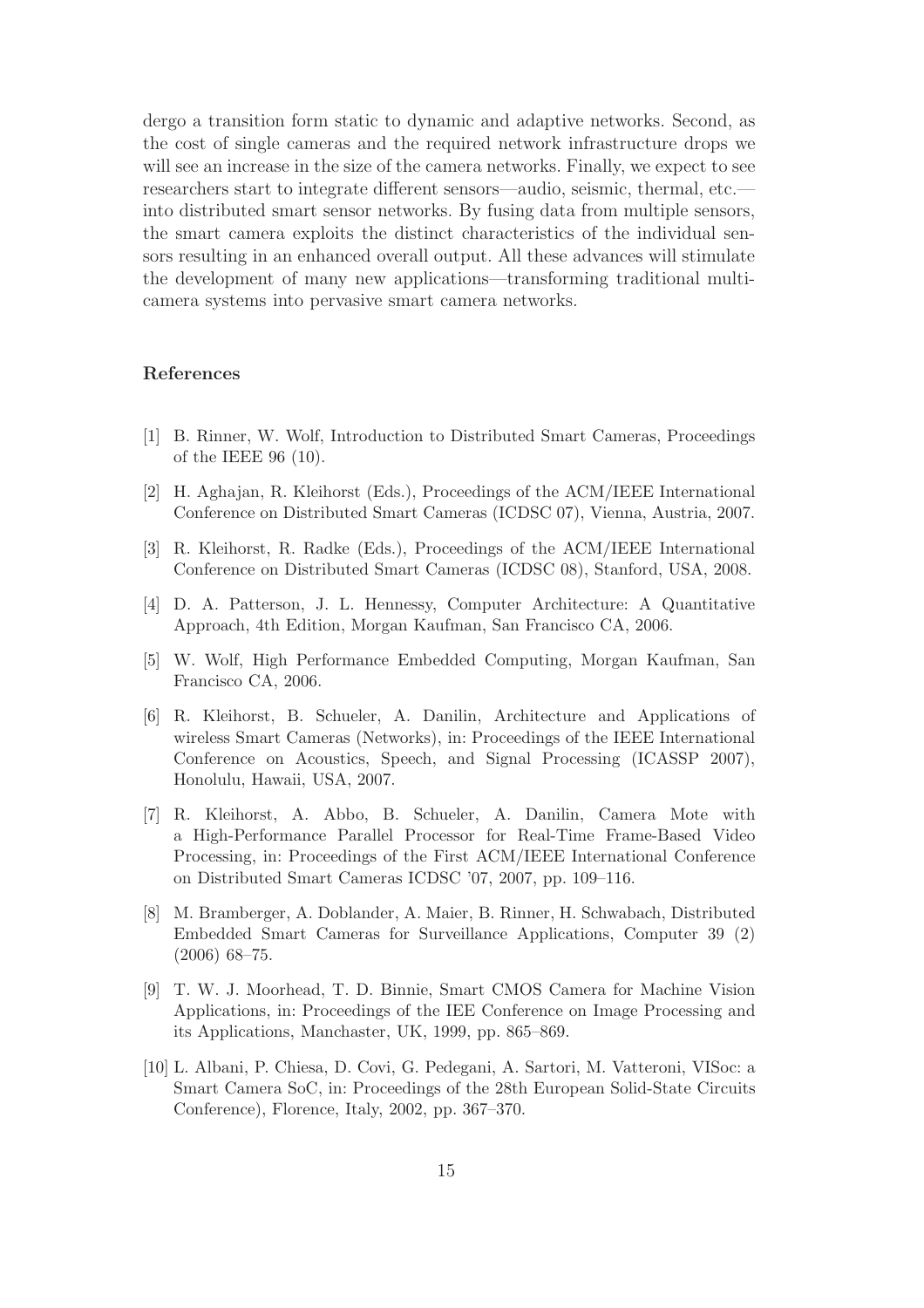- <span id="page-15-2"></span><span id="page-15-1"></span>[11] W. Wolf, B. Ozer, T. Lv, Smart Cameras as Embedded Systems, Computer 35 (9) (2002) 48–53.
- [12] M. Bramberger, J. Brunner, B. Rinner, H. Schwabach, Real-Time Video Analysis on an Embedded Smart Camera for Traffic Surveillance, in: Proceedings of the 10th IEEE Real-Time and Embedded Technology and Applications Symposium (RTAS 2004), Toronto, Canada, 2004, pp. 174–181.
- <span id="page-15-3"></span>[13] C. Arth, H. Bischof, C. Leistner, TRICam - An Embedded Platform for Remote Traffic Surveillance, in: Proceedings of the 2006 Conference on Computer Vision and Pattern Recognition Workshop (CVPRW 2006), New York, U.S.A., 2006.
- <span id="page-15-4"></span>[14] D. Bauer, A. N. Belbachir, N. Donath, G. Gritsch, B. Kohn, M. Litzenberger, C. Posch, P. Schön, S. Schraml, Embedded Vehicle Speed Estimation System Using an Asynchronous Temporal Contrast Vision Sensor, EURASIP Journal on Embedded Systems 2007 (2007) 12.
- <span id="page-15-5"></span>[15] F. Dias, F. Berry, J. Serot, F. Marmoiton, Hardware, Design and Implementation Issues on a Fpga-Based Smart Camera, in: Distributed Smart Cameras, 2007. ICDSC '07. First ACM/IEEE International Conference on, 2007, pp. 20–26.
- <span id="page-15-0"></span>[16] R. P. Kleihorst, A. A. Abbo, A. van der Avoird, Op, L. Sevat, P. Wielage, R. van Veen, H. van Herten, Xetal: a low-power high-performance smart camera processor, in: Circuits and Systems, 2001. ISCAS 2001. The 2001 IEEE International Symposium on, Vol. 5, 2001, pp. 215–218 vol. 5.
- <span id="page-15-6"></span>[17] B. Rinner, M. Jovanovic, M. Quaritsch, Embedded Middleware on Distributed Smart Cameras, in: Proceedings of the IEEE International Conference on Acoustics, Speech, and Signal Processing (ICASSP 2007), Honolulu, Hawaii, USA (invited paper), 2007, pp. 1381–1384.
- <span id="page-15-7"></span>[18] C. H. Lin, W. Wolf, A. Dixon, X. Koutsoukos, J. Sztipanovits, Design and Implementation of Ubiquitous Smart Cameras, in: Proceedings of the IEEE International Conference on Sensor Networks, Ubiquitous and Thrustworthy Computing, Taichung, Taiwan, 2006, pp. 32–39.
- <span id="page-15-8"></span>[19] M. Quaritsch, B. Rinner, B. Strobl, Improved Agent-oriented Middleware for Distributed Smart Cameras, in: Proceedings of the ACM/IEEE International Conference on Distributed Smart Cameras (ICDSC 2007), Vienna, Austria, 2007, pp. 297–304.
- <span id="page-15-9"></span>[20] M. Quaritsch, M. Kreuzthaler, B. Rinner, H. Bischof, B. Strobl, Autonomous Multicamera Tracking on Embedded Smart Cameras, EURASIP Journal on Embedded Systems Volume 2007 2007 (2007) 10.
- <span id="page-15-10"></span>[21] M. A. Patricio, O. Carbó, J.and Pérez, J. García, J. M. Molina, Multi-Agent Framework in Visual Sensor Networks, EURASIP Journal on Applied Signal Processing 2007 (1) (2007) 226–226.
- <span id="page-15-11"></span>[22] S. Fleck, F. Busch, W. Straßer, Adaptive Probabilistic Tracking Embedded in Smart Cameras for Distributed Surveillance in a 3D Model, EURASIP Journal on Embedded Systems 2007 (2007) 17.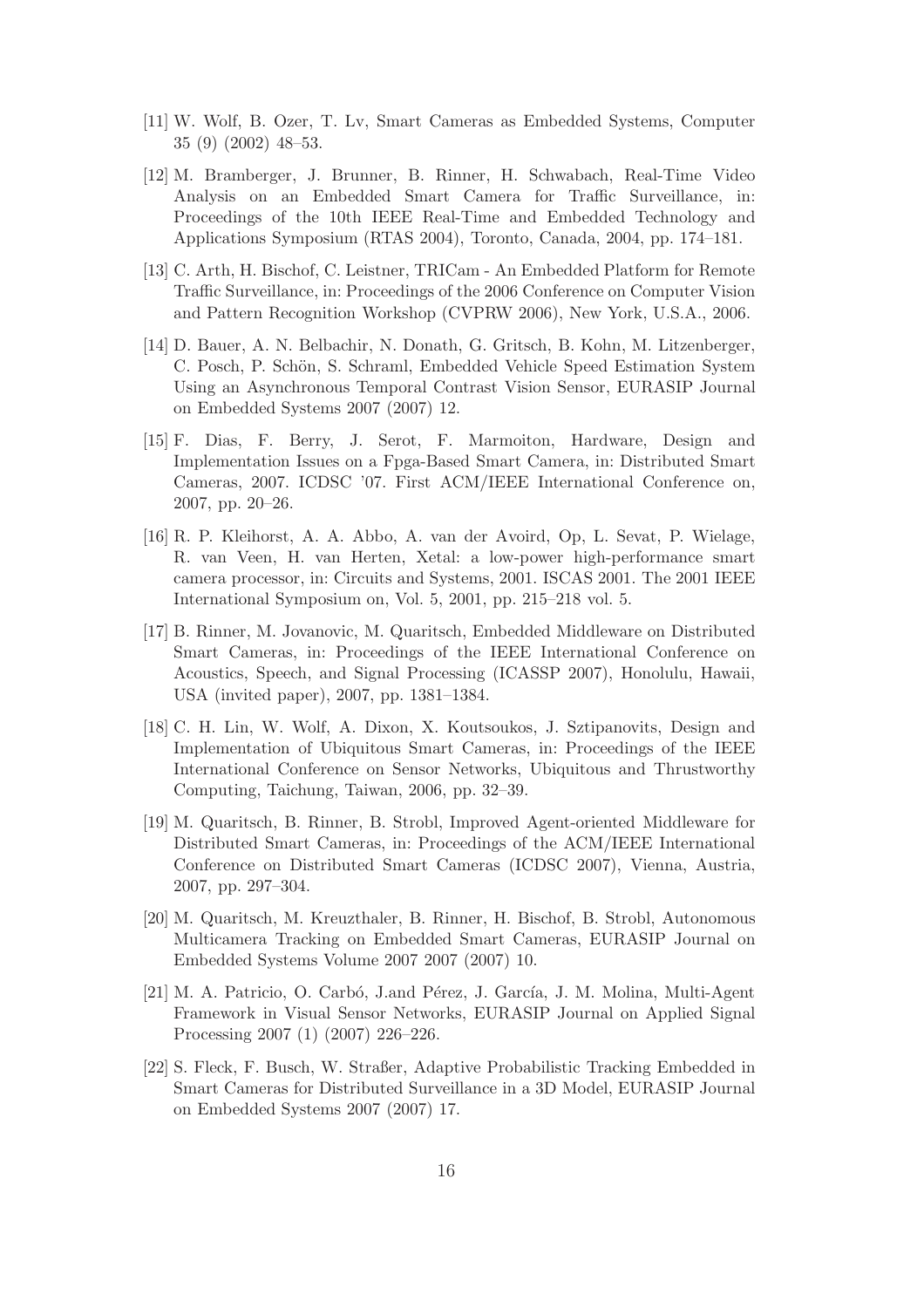- <span id="page-16-0"></span>[23] E. Norouznezhad, A. Bigdeli, A. Postula, B. C. Lovell, A high resolution smart camera with gige vision extension for surveillance applications, in: Proceedings of the Second ACM/IEEE International Conference on Distributed Smart Cameras (ICDSC-08), 2008.
- <span id="page-16-4"></span>[24] Y. Shi, T. Tsui, An FPGA-Based Smart Camera for Gesture Recognition in HCI Applications, in: Computer Vision - ACCV 2007, Springer Berlin / Heidelberg, 2007, pp. 718–727.
- <span id="page-16-8"></span><span id="page-16-1"></span>[25] I. F. Akyildiz, T. Melodia, K. R. Chowdhury, Wireless Multimedia Sensor Networks: Applications and Testbeds, Proceedings of the IEEE 96 (10).
- [26] A. Rowe, A. G. Goode, D. Goel, I. Nourbakhsh, CMUcam3: An Open Programmable Embedded Vision Sensor, Tech. Rep. CMU-RI-TR-07-13, Robotics Institute, Carnegie Mellon University, Pittsburgh, PA (May 2007).
- <span id="page-16-9"></span>[27] A. Rowe, D. Goel, R. Rajkumar, FireFly Mosaic: A Vision-Enabled Wireless Sensor Networking System, in: D. Goel (Ed.), Proceedings of the 28th IEEE International Real-Time Systems Symposium RTSS 2007, 2007, pp. 459–468.
- <span id="page-16-5"></span>[28] M. Rahimi, R. Baer, O. I. Iroezi, J. C. Garcia, J. Warrior, D. Estrin, M. Srivastava, Cyclops: In Situ Image sensing and interpretation in wireless sensor networks, in: Proceedings of the 3rd International Conference on Embedded Networked Sensor Systems, ACM, New York, NY, USA, 2005, pp. 192–204.
- <span id="page-16-6"></span>[29] H. Medeiros, J. Park, A. Kak, A Light-Weight Event-Driven Protocol for Sensor Clustering in Wireless Camera Networks, in: J. Park (Ed.), Proc. First ACM/IEEE International Conference on Distributed Smart Cameras ICDSC '07, 2007, pp. 203–210.
- <span id="page-16-3"></span>[30] C. B. Margi, X. Lu, G. Zhang, R. Manduchi, K. Obraczka, Meerkats: A Power-Aware, Self-Managing Wireless Camera Network for Wide Area Monitoring, in: International Workshop on Distributed Smart Cameras (DSC-06), 2006.
- <span id="page-16-2"></span>[31] C. Margi, V. Petkov, K. Obraczka, R. Manduchi, Characterizing energy consumption in a visual sensor network testbed, in: Proceedings of the 2nd International Conference on Testbeds and Research Infrastructures for the Development of Networks and Communities TRIDENTCOM 2006, 2006, p. 8pp.
- <span id="page-16-7"></span>[32] S. Hengstler, D. Prashanth, S. Fong, H. Aghajan, MeshEye: A Hybrid-Resolution Smart Camera Mote for Applications in Distributed Intelligent Surveillance, in: Proceedings of the 6th International Symposium on Information Processing in Sensor Networks IPSN 2007, 2007, pp. 360–369.
- <span id="page-16-10"></span>[33] C. Wu, H. Aghajan, R. Kleihorst, Mapping Vision Algorithms on SIMD Architecture Smart Cameras, in: H. Aghajan (Ed.), Proc. First ACM/IEEE International Conference on Distributed Smart Cameras ICDSC '07, 2007, pp. 27–34.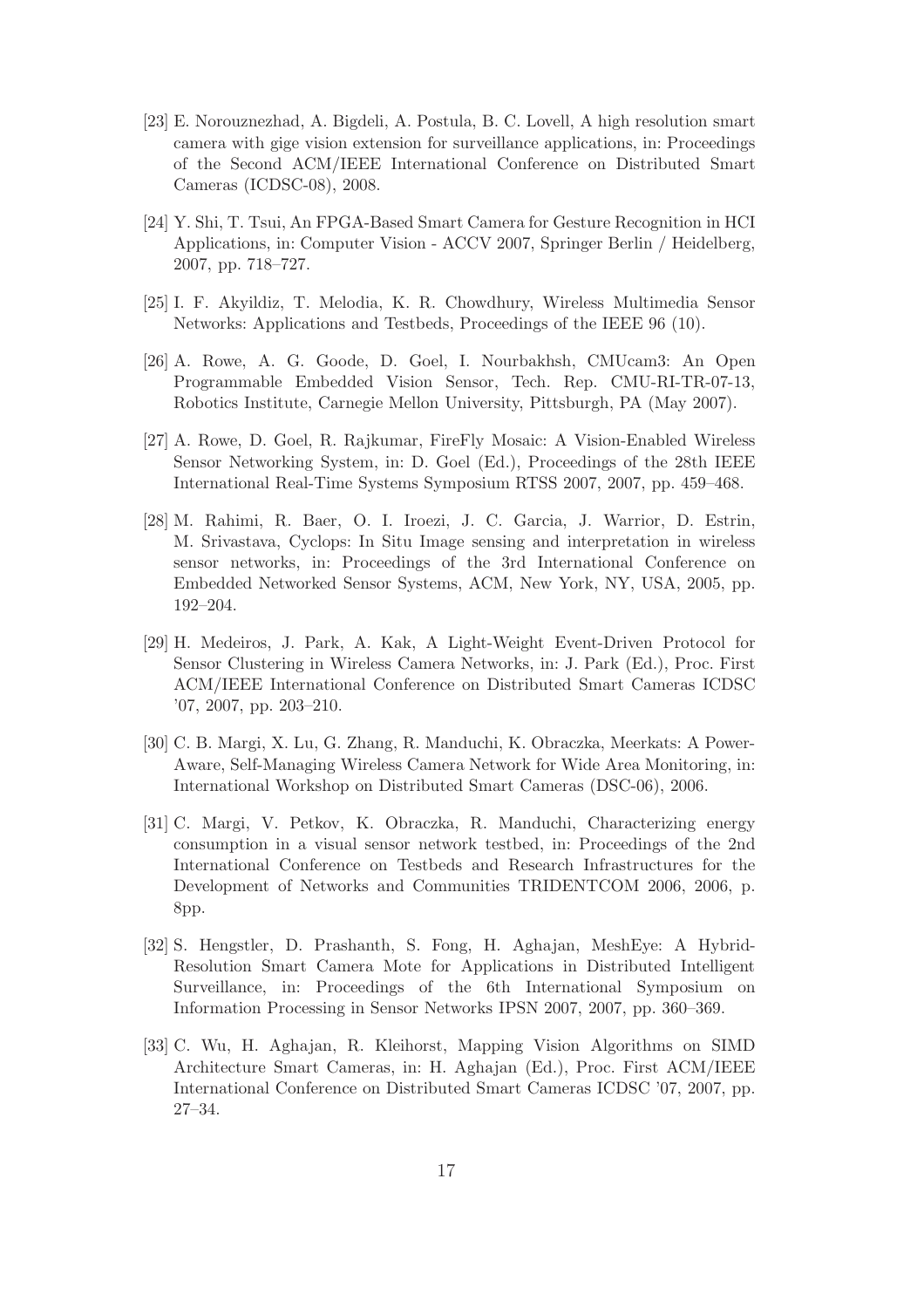- <span id="page-17-1"></span>[34] P. Chen, P. Ahammad, C. Boyer, S.-I. Huang, L. Lin, E. Lobaton, M. Meingast, S. Oh, S. Wang, P. Yan, A. Y. Yang, C. Yeo, L.-C. Chang, J. Tygar, S. S. Sastry, Citric: A low-bandwidth wireless camera network platform, in: Proceedings of the Second ACM/IEEE International Conference on Distributed Smart Cameras (ICDSC-08), Stanford, CA, USA, 2008.
- <span id="page-17-0"></span>[35] W.-C. Feng, E. Kaiser, W. C. Feng, M. L. Baillif, Panoptes: scalable lowpower video sensor networking technologies, ACM Transactions on Multimedia Computing, Communications, and Applications 1 (2) (2005) 151–167.
- <span id="page-17-2"></span>[36] T. Teixeira, D. Lymberopoulos, E. Culurciello, Y. Aloimonos, A. Savvides, A Lightweight Camera Sensor Network Operating on Symbolic Information, in: Proceedings of the Workshop on Distributed Smart Cameras (DSC 06), Boulder, USA, 2006.
- <span id="page-17-3"></span>[37] R. J. Radke, D. Devarajan, Z. Cheng, Calibrating Distributed Camera Networks, Proceedings of the IEEE 96 (10).
- <span id="page-17-4"></span>[38] R. T. Collins, A. J. Lipton, H. Fujiyoshi, T. Kanade, Algorithms for Cooperative Multisensor Surveillance, Proceedings of the IEEE 89 (10) (2001) 1456–1477.
- <span id="page-17-5"></span>[39] C. H. Lin, T. Lv, W. Wolf, I. B. Ozer, A Peer-to-Peer Architecture for Distributed Real-Time Gesture Recognition, in: Proceedings of the 2004 IEEE International Conference on Multimedia and Expo (ICME 2004), Taipe, Taiwan, 2004, pp. 57–60.
- <span id="page-17-6"></span>[40] S. Velipasalar, J. Schlessman, C.-Y. Chen, W. Wolf, J. P. Singh, SCCS: A Scalable Clustered Camera System for Multiple Object Tracking Communicating via Message Passing Interface, in: Proceedings of IEEE International Conference on Multimedia and Expo 2006, 2006.
- <span id="page-17-7"></span>[41] T. Stathopoulos, M. Lukac, D. McIntire, J. Heidemann, D. Estrin, W. J. Kaiser, End-to-end Routing for Dual-Radio Sensor Networks, in: Proceedings of the 26th IEEE International Conference on Computer Communications (INFOCOM), Anchorage, USA, 2007, pp. 2252–2260.
- <span id="page-17-8"></span>[42] D. Lymberopoulos, N. B. Priyantha, M. Goraczko, F. Zhao, Towards Energy Efficient Design of Multi-radio Platforms for Wireless Sensor Networks, in: Proceedings of the 7th International Conference on Information Processing in Sensor Networks, Washington, DC, USA, 2008, pp. 257–268.
- <span id="page-17-9"></span>[43] N. P. Mahalik (Ed.), Sensor Networks and Configuration: Fundamentals, Standards, Platforms, and Applications, Springer, 2007.
- <span id="page-17-10"></span>[44] A. Senior, S. Pankanti, A. Hampapur, L. Brown, Y.-L. Tian, A. Ekin, J. Connell, C. F. Shu, M. Lu, Enabling video privacy through computer vision, IEEE Security & Privacy Magazine 3 (3) (2005) 50–57.
- <span id="page-17-11"></span>[45] A. Chattopadhyaya, T. Boult, PrivacyCam: a Privacy Preserving Camera using uCLinux on the BlackFin DSP, in: Proceedings of the Workshop on Embedded Computer Vision (ECVW 2007), Minneapolis, U.S.A., 2007.